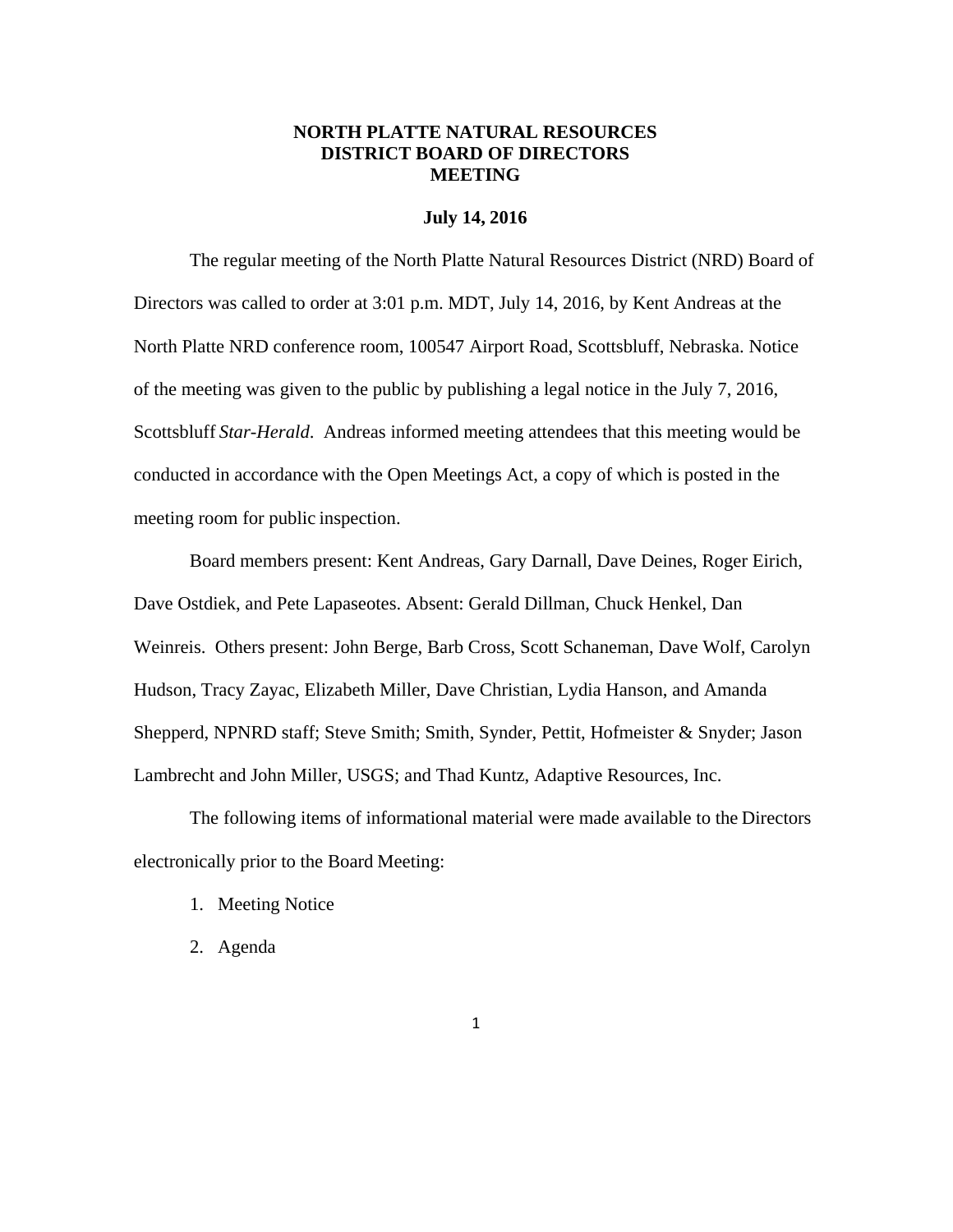- 3. Minutes, North Platte Natural Resources District Board of Directors Meeting, June 9, 2016.
- 4. Treasurer's Report (Preliminary)

The following items were provided to the Directors at the Board Meeting:

- 1. Agenda
- 2. Minutes, North Platte Natural Resources District, Board of Directors Meeting, June 9, 2016.
- 3. Treasurer's Report
- 4. Manager's Report
- 5. Report on *"Storm Damage & Repairs Needed on the Yensen Drain".*
- 6. Presentation of Greenhouse Proposal to Scottsbluff Airport Authority Board, dated July 15, 2016.
- 7. NET Platte River Time Lapse Video Project and Development of Educational Materials.

# **3. Approval of Minutes of Previous Meetings**

The Board reviewed the minutes of the June 9, 2016, regular Board meeting.

Moved by Eirich, seconded by Deines, to approve the minutes of the June 9, 2016,

#### regular Board meeting. Motion passed.

Ayes: Andreas, Darnall, Deines, Eirich, Lapaseotes, Ostdiek

Nay: None

Abstain: None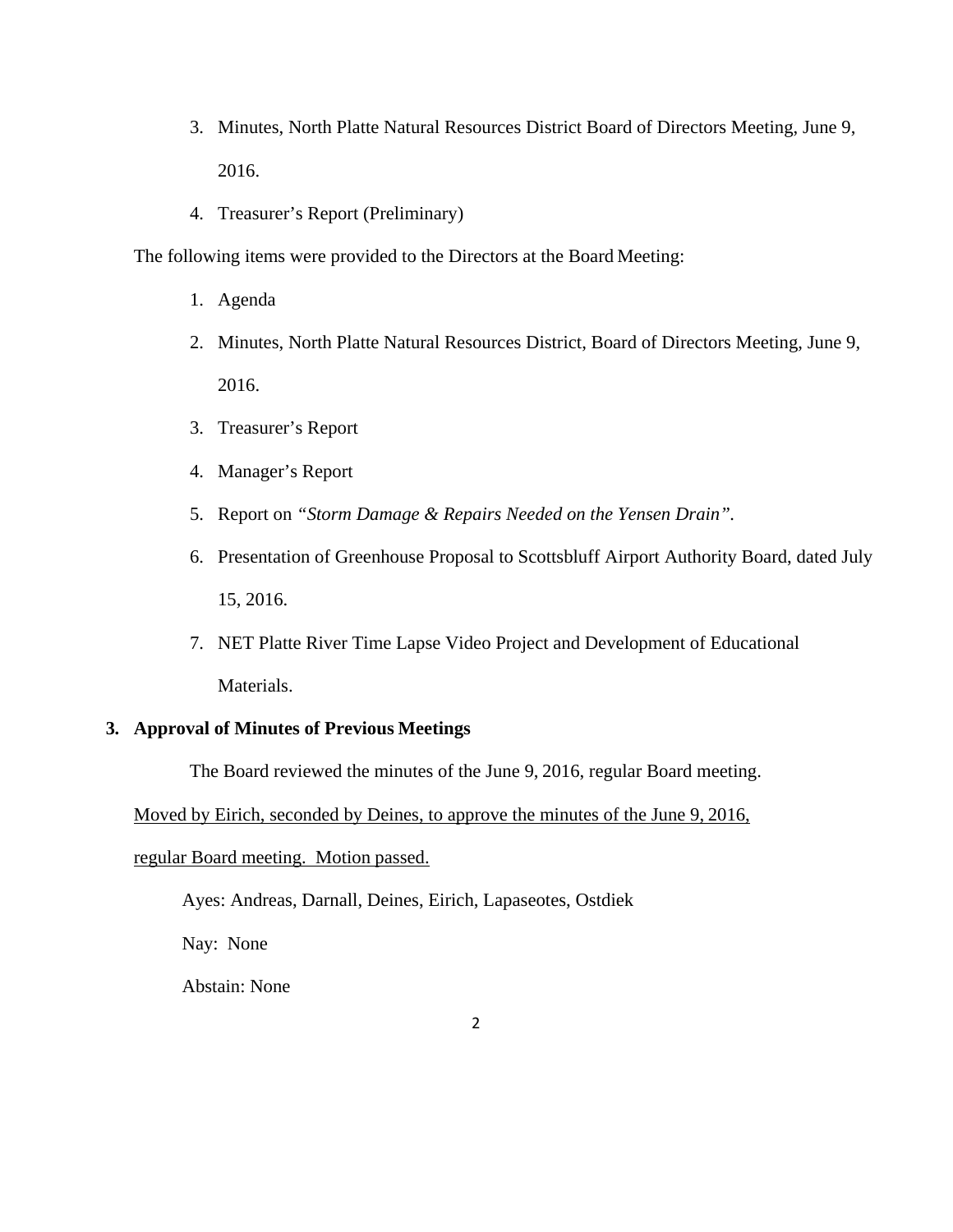Absent: Dillman, Henkel, Weinreis

### **4. Treasurer's Report and Accounts Payable**

Dave Ostdiek reviewed the Treasurer's report with the Board. Moved by Eirich,

seconded by Deines, to accept the Treasurer's report and pay the bills as listed. Motion

passed.

Ayes: Andreas, Darnall, Deines, Eirich, Lapaseotes, Ostdiek

Nay: None

Abstain: None

Absent: Dillman, Henkel, Weinreis

# **5. Comments from the Public**

There were no comments from the public.

# **6. Manager's Report**

Berge reported Elizabeth Miller was hired as our Policy Analyst on July 1. She will be supervised by Tracy. Miller will assist Barb and I on the development of policy and will serve in a back-up role to Tracy. We have renewed our insurance policy as of July 1with EMC. Because of our lack of claims, we saved nearly \$8,000 in premiums over the last year. Kyle Ann, Jackie and I are working with Beehive industries to ensure that our scope of work is coming to a close successfully and are working on a side agreement to ensure that an interface between telemetry and Beehive can be built and used successfully for flow meter reads. Staff are about 50% done with employee evaluations, and will be complete by month's end. We use these evaluations in determining performance pay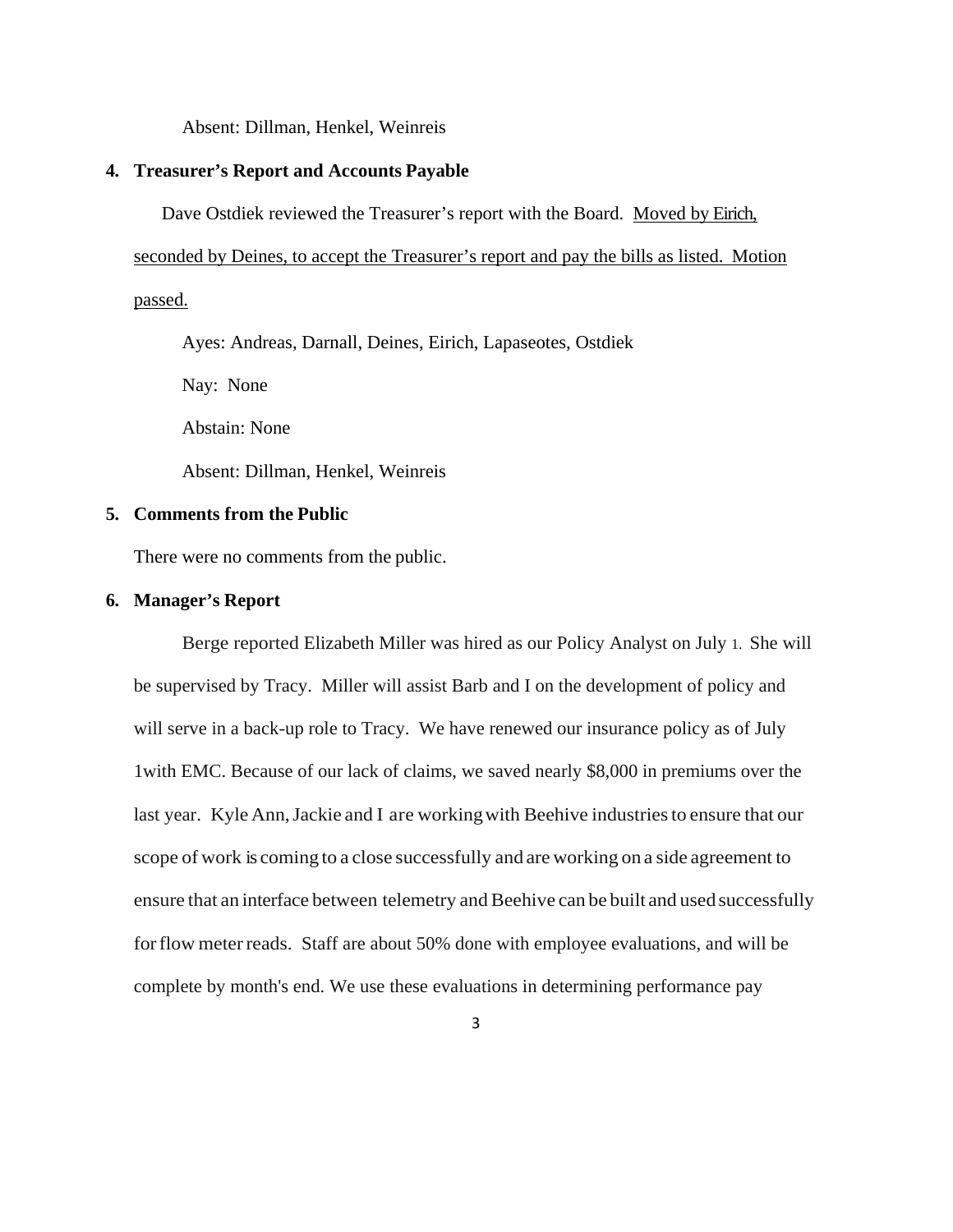increases on top of a standard cost of living increase.

Much needed repairs are going to commence in the next several weeks to resurface the parking lot and repair the sidewalk separation on the north side of the building. Field staff have been working on telemetry installations since May 30, and have the installations down to a fine science. Installations last only 30 minutes per install when there are no complications. To date, they have successfully installed 245 units, and 16 remain because the initial site was not suitable for installation. We are presently working with AMCi to combat the problems which are generally related to cellular service. We also have ordered our first shipment of devices through our NET grant and expect shipment in September. This phase includes 42 units to be installed on the south side of the river from the state line to south Mitchell Highway.

 We are presently in talks with four landowners on both permanent groundwater and temporary surface water leases - the groundwater leases will be reimbursable by the Water Suitability Fund grant secured earlier this year. We are hosting a meeting with JEO, our Hazard Mitigation consultants, and "airport hill" businesses to discuss the possibility of developing a storm shelter on the hill to accommodate the several hundred people that work in the vicinity of our office. I am speaking to the Nebraska Water Leaders Academy on July 15. This is a Nebraska State Irrigation Association (NSIA) sponsored group that Scott Schaneman is an alumnus of and Kyle Ann Hopkins is currently a class member of.

I am again serving as the co-chair of the Scottsbluff Gering United Chamber of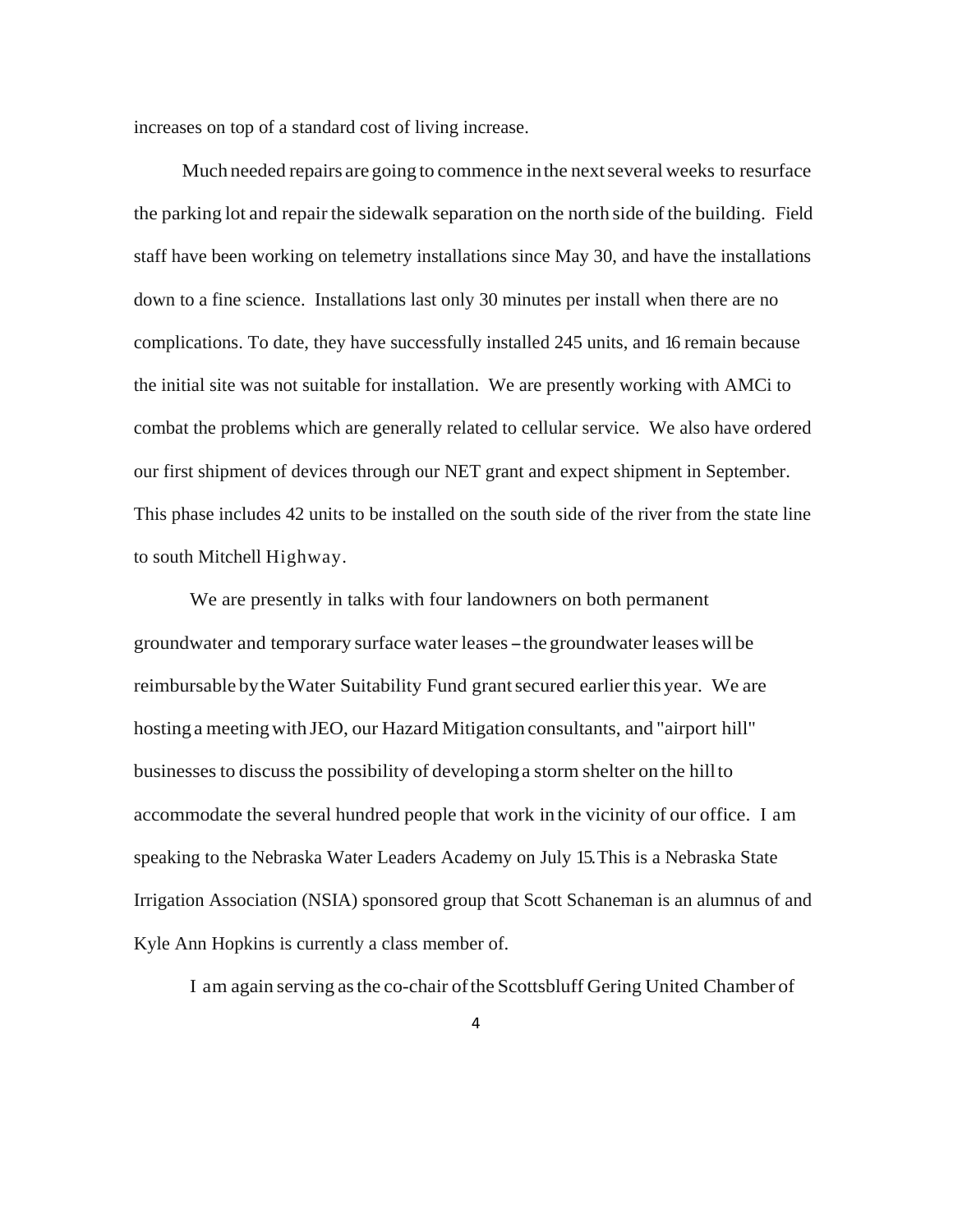Commerce Water Tour of the North Platte Projects. Jody, Lynn, Elizabeth, Gary Darnall, and Steve will be attending from the NRD. We completed our first annual photo contest on Facebook. It was astoundingly popular, and we will give prizes in each of three categories.

#### **7. Basin Wide Planning Process**

Berge updated the Board on the Basin Wide Planning process. The North Platte NRD has nine stakeholders involved in the process, and we join the other four Upper Platte NRDs and other stakeholders. The process will update the Basin Wide Plan, which will influence our own Integrated Management Plan. Since there are many new stakeholders involved in the meetings, the discussions have been centered around updating on what has been done information. Barb Cross and Tracy Zayac will be giving a presentation to the group on our past and present water management activities. Berge will provide regular update on the process.

#### **8. Report on Storm Damage on the Yensen Drain – Gering Valley Flood Control Project**

Berge reported on the damage to the Yensen Drain that was sustained during a large rain event last month. Water was flowing over a road at one point and some crop damage has happened. In the design of the drain, rock was anchored into cement at the bottom of each drop structure and additional rocks where placed there to help slow the water. The rocks collect debris and silt which create dams. When the water cannot get through the rocks, is pools and eventually starts to go around the rocks. The water then erodes the soil around the drop structure and has pushed the unanchored rocks over 100 feet down the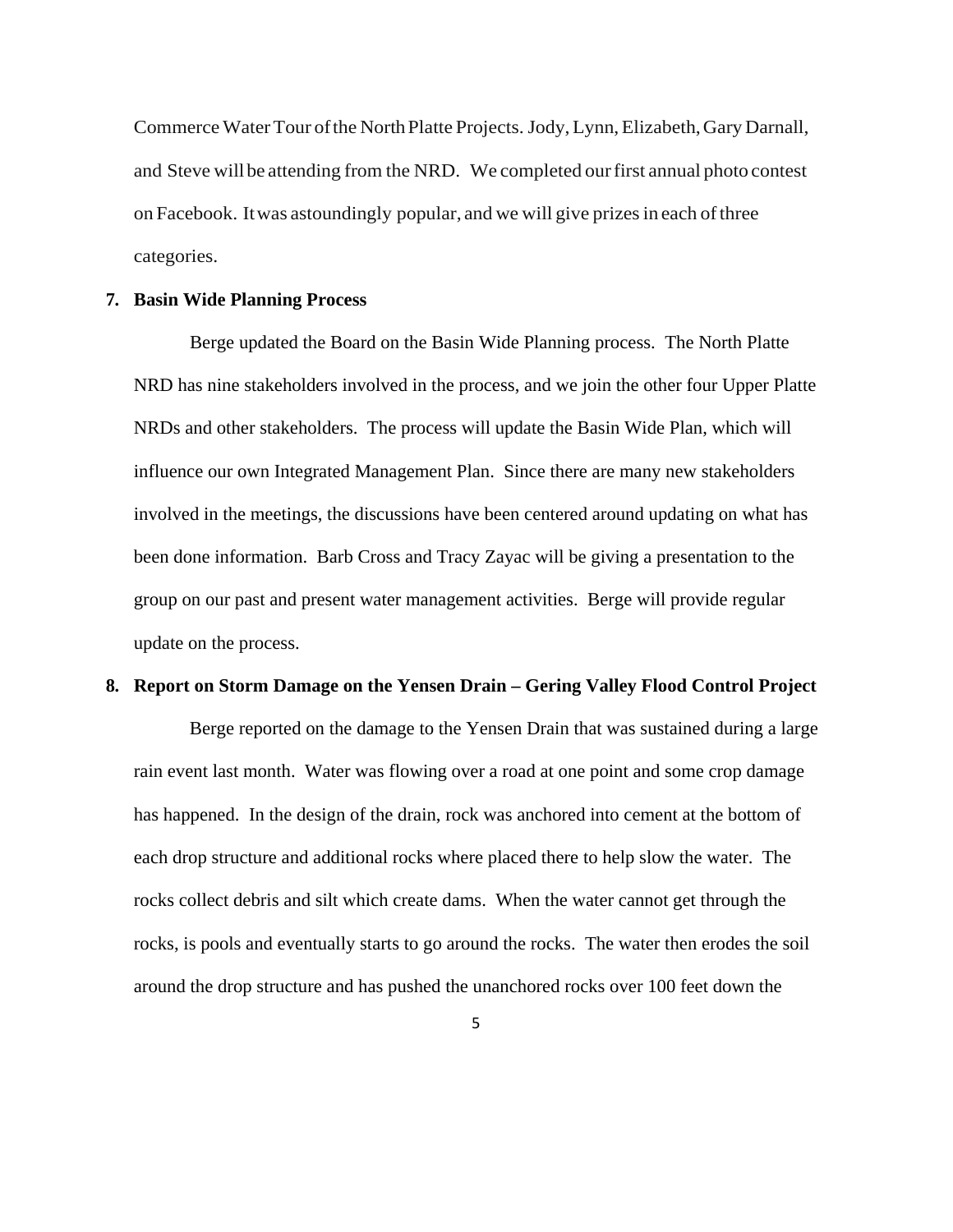drain. The permanent maintenance committee has viewed the problem and will consult with Natural Resource Conservation Service (NRCS) to see what permanent fixes are needed. Gering/Ft. Laramie Irrigation District has volunteered to get the unanchored rock out of the drain and a temporary fix is being looked at. The District has funds available to help with the costs of the fixes, with reimbursements from the permanent maintenance committee coming after the fixes have been completed. They are also looking into federal funding for emergencies through NRCS.

#### **9. Presentation from USGS on Recorder Well Project**

Jason Lambrecht and John Miller form the United States Geological Survey (USGS) presented to the Board on the USGS' role, what date they collect, who uses it, and the benefits of the program. The NRD provides data to USGS as part of a collaboration efforts to measure ground water.

#### **10. Presentation of Greenhouse Proposal**

Barb Cross presented a proposal to build a greenhouse on property just south of the NRD main office building. The greenhouse would be used for educational programs, demonstration areas, range and land judging practice sites, and tree plots. The food grown in the greenhouse would be donated to the Veterans Home and/or CAPWN. The land is currently owned but the Airport, but Cross has asked the Airport Authority Board to donate the land. They seemed very open to the idea. The additional fund for the greenhouse would come from a variety of grants, potential local donations, and some District funds. The board will be updated when additional information comes available.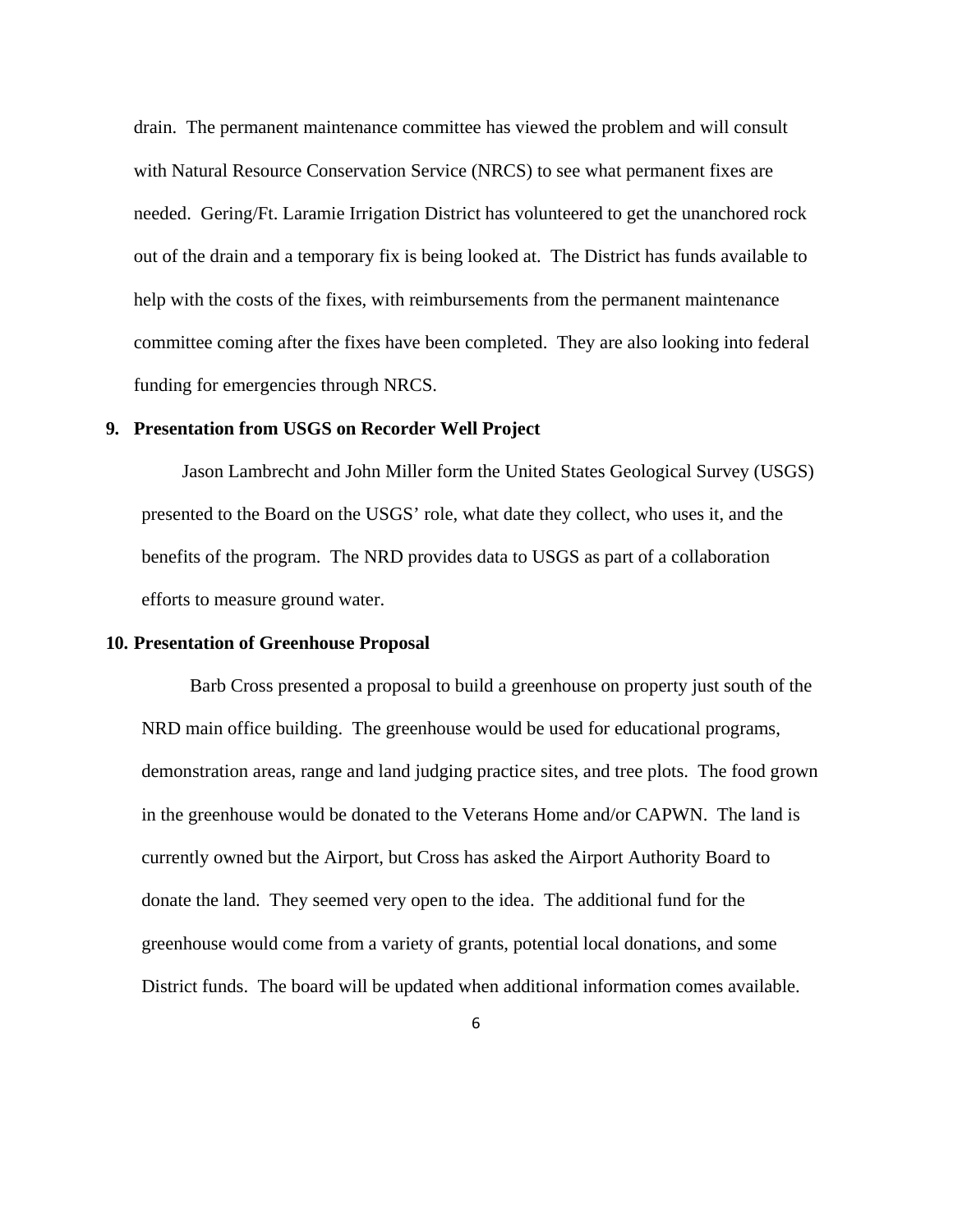# **11. Consideration of NET Platte River Time Lapse Video and Development of Educational Materials**

 Berge reported that Nebraska Televisions would like to expand on the Platte River Time Lapse project and work on a video and education materials. Nebraska Association of Resources District is asking for \$1800 from each NRD to help with the costs. The program could potentially highlight much of the North Platte River system, and the video would be used in education and public relations programs. Moved by Lapaseotes, seconded by Ostdiek to approve the contribution of \$1800 to the NET Platte River Time Lapse Video project and development of education materials. Motion passed.

Ayes: Andreas, Darnall, Deines, Eirich, Lapaseotes, Ostdiek

Nay: None

Abstain: None

Absent: Dillman, Henkel, Weinreis

#### **12. Staff Spotlight – Amanda Shepperd**

 Amanda Shepperd started as an intern about a year ago and was brought on full time June  $1<sup>st</sup>$  of this year. She had previously worked the GIS department, but would help out in other departments as needed. She just received her Associates of Science in Forestry and Wildlife Management and another one in Biology and Ecology. She has been accepted into Oregon State University and will continue her studying online. Her new position is a shared between the Nebraska Forest Service and the NRD. She will be working on a tree inventory in the western part of Nebraska and helping out in the Information and Education